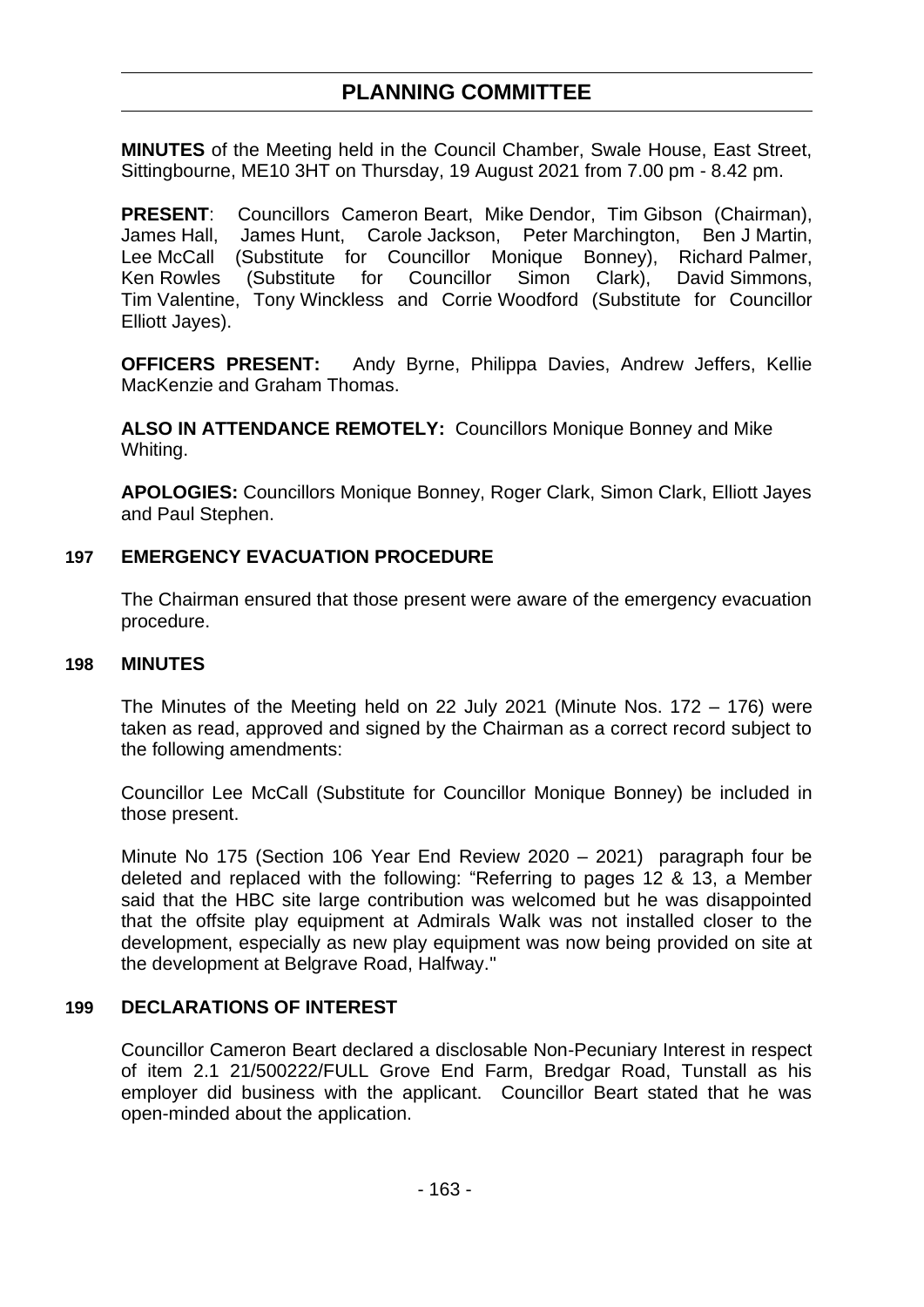#### **200 DEFERRED ITEM**

Reports shown in previous Minutes as being deferred from that Meeting

#### **Def Item 1 REFERENCE NO 21/502251/FULL**

### **APPLICATION PROPOSAL**

Erection of a first-floor rear extension, single storey side link extension to existing garage, and a detached garage. Conversion of existing garage to habitable space, including insertion of flat roof side dormer.

**ADDRESS** Sycamore Lodge, Newhouse Lane, Sheldwich, Faversham, Kent, ME13 9QR

| <b>WARD:</b> |  | Boughton and   PARISH/TOWN COUNCIL   APPLICANT Mr Tom Wilson |                                   |           |
|--------------|--|--------------------------------------------------------------|-----------------------------------|-----------|
| Courtenay    |  | Sheldwich                                                    | <b>AGENT</b>                      | Edgington |
|              |  |                                                              | <b>Architectural Services Ltd</b> |           |

The Area Planning Officer introduced the application and drew attention to paragraph 2.1 of the report which listed the officers suggested minor changes to the proposals. He explained that the applicant had submitted amended drawings which addressed those changes.

The Chairman moved the officer recommendation to approve the application and this was seconded by Councillor Lee McCall.

A Ward Member who was also a member of the Planning Committee spoke against the application which he considered was too large for the area.

Some Members spoke in support of the application.

*Resolved: That application 21/502251/FULL be approved subject to conditions (1) to (6) in the report and the amended drawings.* 

#### **201 SCHEDULE OF DECISIONS**

### **PART 2**

Applications for which **PERMISSION** is recommended

| 2.1<br>REFERENCE NO 21/500222/FULL                                                                              |                            |                                 |  |
|-----------------------------------------------------------------------------------------------------------------|----------------------------|---------------------------------|--|
| <b>APPLICATION PROPOSAL</b>                                                                                     |                            |                                 |  |
| Change of use of agricultural barn to provide storage and distribution of seed and crop<br>protection products. |                            |                                 |  |
| ADDRESS Grove End Farm, Bredgar Road, Tunstall, Sittingbourne, Kent, ME9 8DY                                    |                            |                                 |  |
| <b>WARDS: West Downs</b>                                                                                        | <b>PARISH/TOWN COUNCIL</b> | <b>APPLICANT</b> Pauline Panton |  |
|                                                                                                                 | Tunstall                   | & Philip Bartholomew            |  |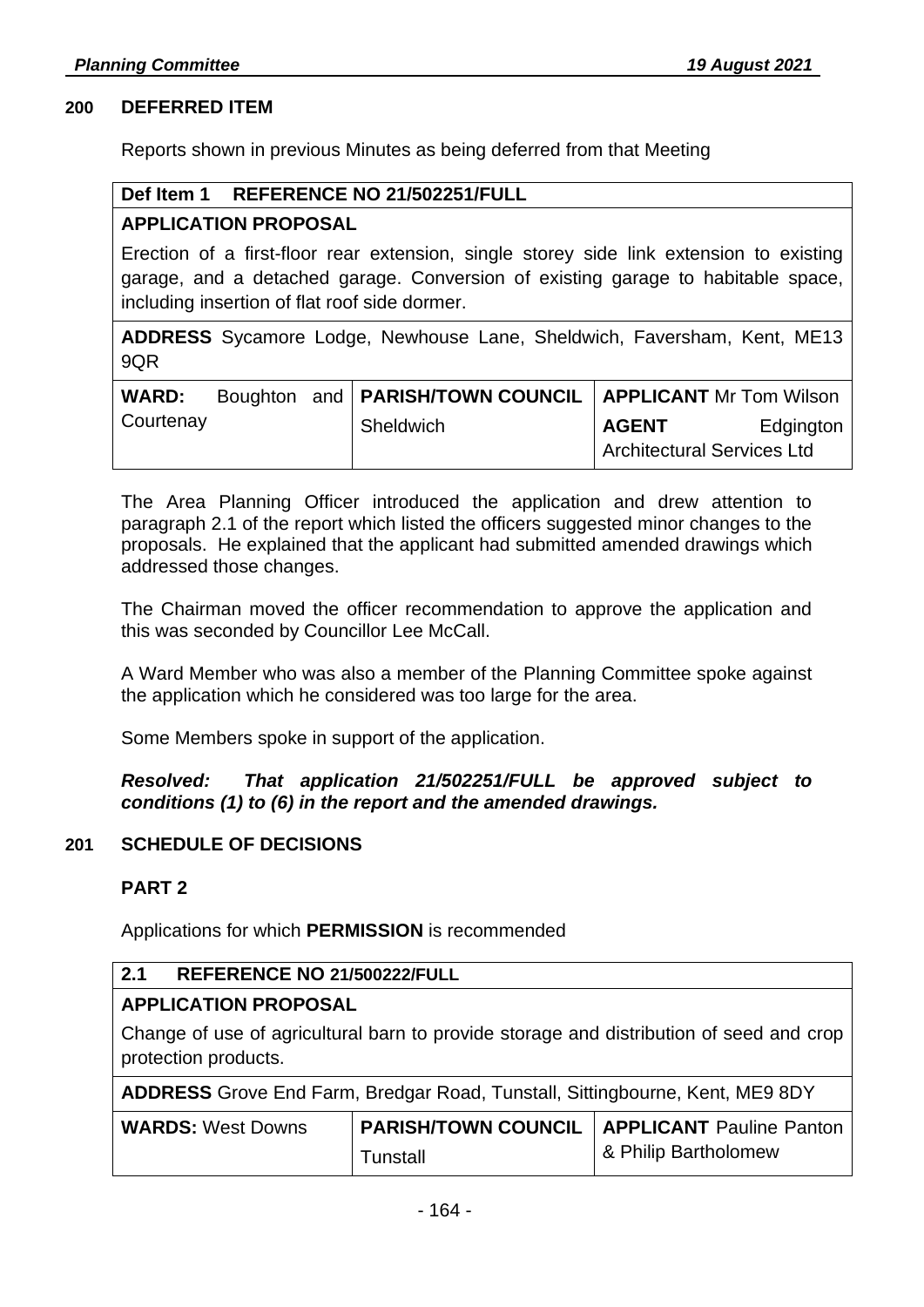|--|

The Area Planning Officer introduced and outlined the application for Members. He considered that the traffic implications of the application were the most important for Members to consider, and these were set-out in detail in paragraphs 2.10 and 2.11 on pages 27 to 28 of the report.

Parish Councillor Vivien Rich, representing Tunstall Parish Council, spoke against the application.

Jonathan Lee, the Agent, was unable to attend the meeting remotely and his statement in support of the application was read-out by the Democratic Services Officer.

The Ward Member spoke against the application.

The Chairman moved the officer recommendation to approve the application and this was seconded by Councillor Lee McCall.

Councillor Tony Winckless moved a motion for a site meeting. This was seconded by Councillor Richard Palmer.

On being put to the vote the motion for a site meeting was lost.

A Member raised concern about pedestrian safety when using the local footpaths.

Councillor James Hunt moved the following addendum: "*Before the use is commenced, or the premises occupied, details of signage warning of pedestrians, and the location of those signs, be submitted to and approved by the Local Planning Authority. The agreed scheme shall then be implemented in full in accordance with the agreed implementation programme, in the interest of highway safety and amenity."* This was seconded by Councillor Mike Dendor. On being put to the vote the addendum was agreed.

In response to a question from a Member about the agents' claim that they had applied for Saturday working, the Area Planning Officer stated that the hours recommended for approval were those applied for by the applicant. For clarification he showed Members the applicants' completed application form which clearly requested Monday to Friday working hours.

Members were invited to debate the application and comments raised included:

- Concerned that the applicants were already requesting a change of use for the barn only granted permission in 2019;
- considered the location was unsuitable for the storage of agricultural chemicals
- concerns about over-night parking;
- concerned about the increase in the number of vehicle movements in the area; and
- if not approved what alternative use could be barn be used for?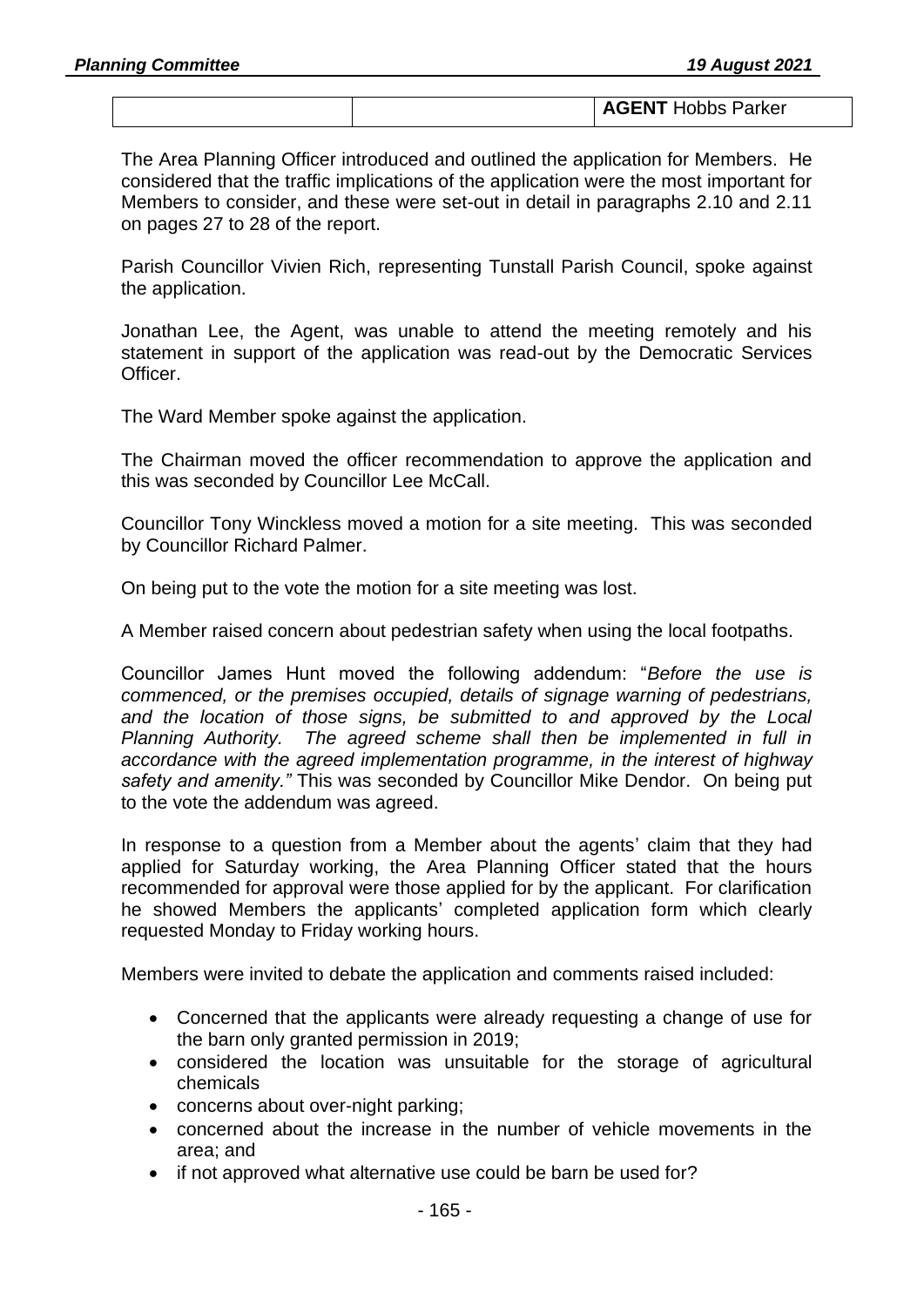Councillor Richard Palmer moved the following addendum: *"That a condition be imposed restricting parking on-site to 0700 hours to 1700 hours."* This was seconded by Councillor Tony Winckless.

The Area Planning Officer raised concern that imposing such a condition would surely increase road traffic movement to and from the site.

Members considered the addendum and raised the following points:

- If overnight parking was not allowed it would only result in overnight parking in inappropriate locations; and
- would be contradictory to condition (5) of the report which related to vehicle parking areas to provide safety.

On being put to the vote the addendum was lost.

*Resolved: That application 21/500222/FULL be approved subject to conditions (1) to (7) in the report and the additional condition in respect of signage as minuted.* 

### **2.2 REFERENCE NO – 21/501945/FULL**

#### **APPLICATION PROPOSAL**

Proposed conversion of existing garage to a habitable room, changes to garage roof to provide internal stairs, part single storey part two storey rear extension together with widening of existing drive to provide parking for two cars (resubmission of 20/505333/FULL).

**ADDRESS** 14 Woodpecker Drive, Iwade, Sittingbourne, Kent, ME9 8ST

|                   | WARD Bobbing, Iwade   PARISH/TOWN COUNCIL   APPLICANT Miss Wendy |                    |         |  |
|-------------------|------------------------------------------------------------------|--------------------|---------|--|
| and Lower Halstow | Iwade                                                            | Hughes             |         |  |
|                   |                                                                  | <b>AGENT</b> Nigel | Sands & |  |
|                   |                                                                  | Associates         |         |  |

The Area Planning Officer introduced the application and drew attention to an error in the second sentence of paragraph 8.9 on page 43 of the report and that it should read "This would extend approx. **1.83** metres beyond the rear elevation of no 12…." Not 2 metres as stated. He outlined the main changes from the previous application 20/505333/FULL which had been refused, and explained that the applicant had submitted amended plans further reducing the scale of the development. He drew attention to the tabled update which advised that Iwade Parish Council had considered the amendments to the application but still raised objection. The Area Planning Officer explained that given the staggered nature of the properties he did not consider that overshadowing would significantly impact No. 16 Woodpecker Drive.

Parish Councillor Barrie Smith, representing Iwade Parish Council, was not in attendance and his statement in objection to the application was read-out by the Democratic Services Officer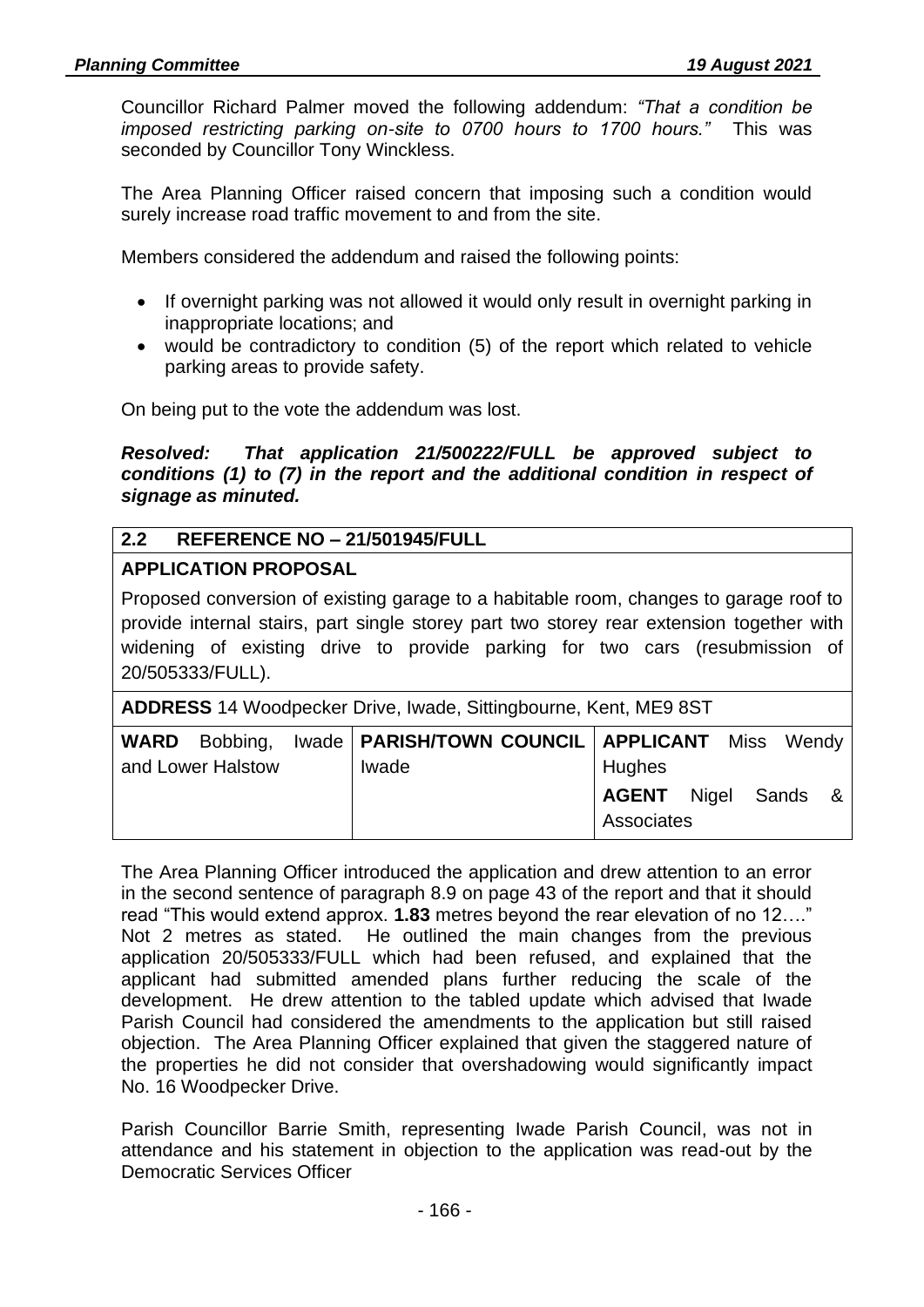The Chairman moved the officer recommendation to approve the application and this was seconded by Councillor Lee McCall.

A Ward Member who was also a member of the Planning Committee raised no objection.

Members considered the application and raised the following points:

- Welcomed the amendments made to the application and considered that the loss of light to the neighbouring property was not significant enough to refuse the application;
- concerned about the loss of light to the neighbouring property; and
- no material planning reason to refuse.

*Resolved: That application 21/501945/FULL be approved subject to conditions (1) to (4) in the report.*

# **2.3 REFERENCE NO** – **21/503136/ADV**

# **APPLICATION PROPOSAL**

Advertisement consent for 1no. internally illuminated folded aluminum freestanding double sided 'Suzuki' totem sign, 2no. internally illuminated folded aluminum 'Suzuki Medway' fascia signs, 1no. non illuminated folded aluminum freestanding single sided 'Welcome' totem sign, and 2no. non illuminated free standing directional signs.

**ADDRESS** Suzuki (Medway) Rainham London Road Rainham Gillingham Kent ME8 8PT

|              |          | <b>WARD Hartlip, Newington   PARISH/TOWN COUNCIL   APPLICANT Suzuki G.B Plc</b> |
|--------------|----------|---------------------------------------------------------------------------------|
| and Upchurch | Upchurch | <b>AGENT</b> Sign Specialists                                                   |

The Area Planning Officer introduced the application and explained that it was retrospective and that officers were recommending a split decision to approve signs B, C, D, E and F and refuse sign A the illuminated totem pole as they considered it was harmful to the rural amenity of the area.

The Chairman moved the officer recommendation to approve the application and this was seconded by Councillor Richard Palmer.

A Ward Member who was also a member of the Planning Committee supported the officer recommendation.

In response to a question from a Member, the Area Planning Officer stated that the previous totem sign had gaps i.e. was not a solid mass, it was not illuminated, and also did not appear have advertisement consent.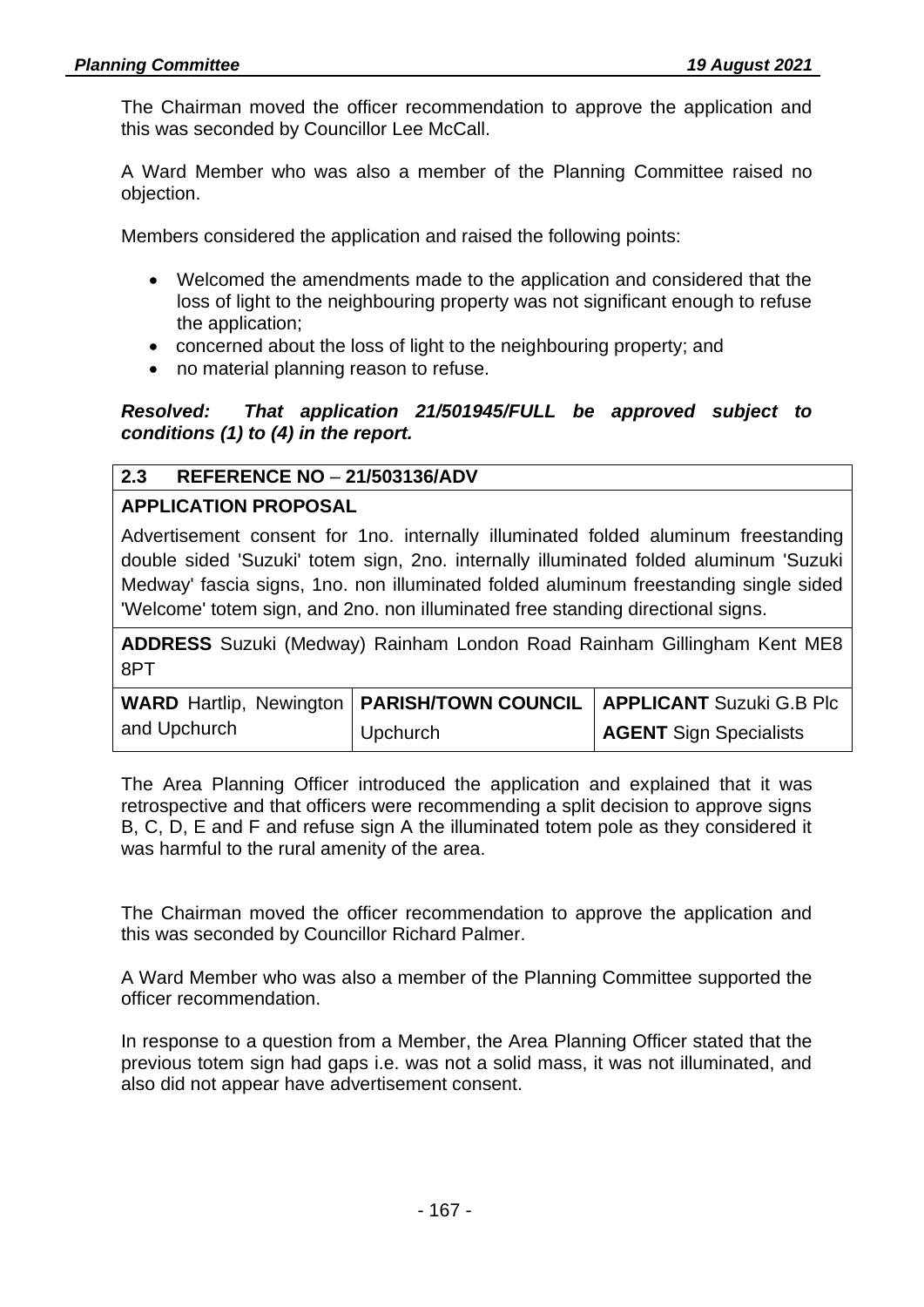**AGENT** Noviun Architects

### *Split Decision:*

*Resolved: That application 21/503136/ADV in respect of signs B, C, D, E and F be approved subject to conditions (1) to (7) in the report.*

*Resolved: That application 21/503136/ADV in respect of sign A be refused for the reason stated in the report, and that delegated authority be granted to officers to take enforcement action to remove the totem sign from the site.*

### **2.4 REFERENCE NO** – **20/505156/FULL & 20/505157/LBC**

### **APPLICATION PROPOSAL**

Conversion of listed building into 18 residential apartments (Use Class C3) including internal and external changes, landscaping and car parking, and demolition of existing outbuildings and construction of 4 single storey residential units (Use Class C3).

**ADDRESS** Former Sittingbourne Adult Education Centre College Road Sittingbourne Kent ME10 1LF

| <b>WARD</b> Homewood | <b>PARISH/TOWN COUNCIL   APPLICANT</b> |                       | Wildwood |
|----------------------|----------------------------------------|-----------------------|----------|
|                      |                                        | Limited               |          |
|                      |                                        | <b>AGENT</b> Frankham |          |

This item was withdrawn from the Agenda.

### **2.5 REFERENCE NO – 21/502661/FULL**

### **APPLICATION PROPOSAL**

Change of use of garages, store and plant room to 3no. workshop studios. Refurbishment of main building to include internal alterations, insertion of replacement windows and external doors, insertion of solar panels, accessibility improvements, external roof plant and drop down safety barrier, erection of screened plant compound to rear yard and erection of replacement of Western boundary fence and gate. Demolition of canopy, ramp, brick infills and flat roof to 1no. garage.

| <b>ADDRESS</b> Masters House, Trinity Road, Sheerness, Kent, ME12 2PF |                               |                                                      |  |
|-----------------------------------------------------------------------|-------------------------------|------------------------------------------------------|--|
| <b>WARD</b> Sheerness                                                 |                               | <b>PARISH/TOWN COUNCIL   APPLICANT Swale Borough</b> |  |
|                                                                       | <b>Sheerness Town Council</b> | Council                                              |  |

The Area Planning Officer introduced the application and reported that in accordance with Policy DM 19 (Sustainable Construction) of the Swale Borough Council (SBC) Local Plan, conversion of the outbuildings to workshops should be designed to a Building Research Establishment Environmental Assessment Method (BREEAM) 'Good' standard. The Area Planning Officer requested delegated authority to obtain written agreement for this from the applicant to be included as a condition, prior to commencement of development.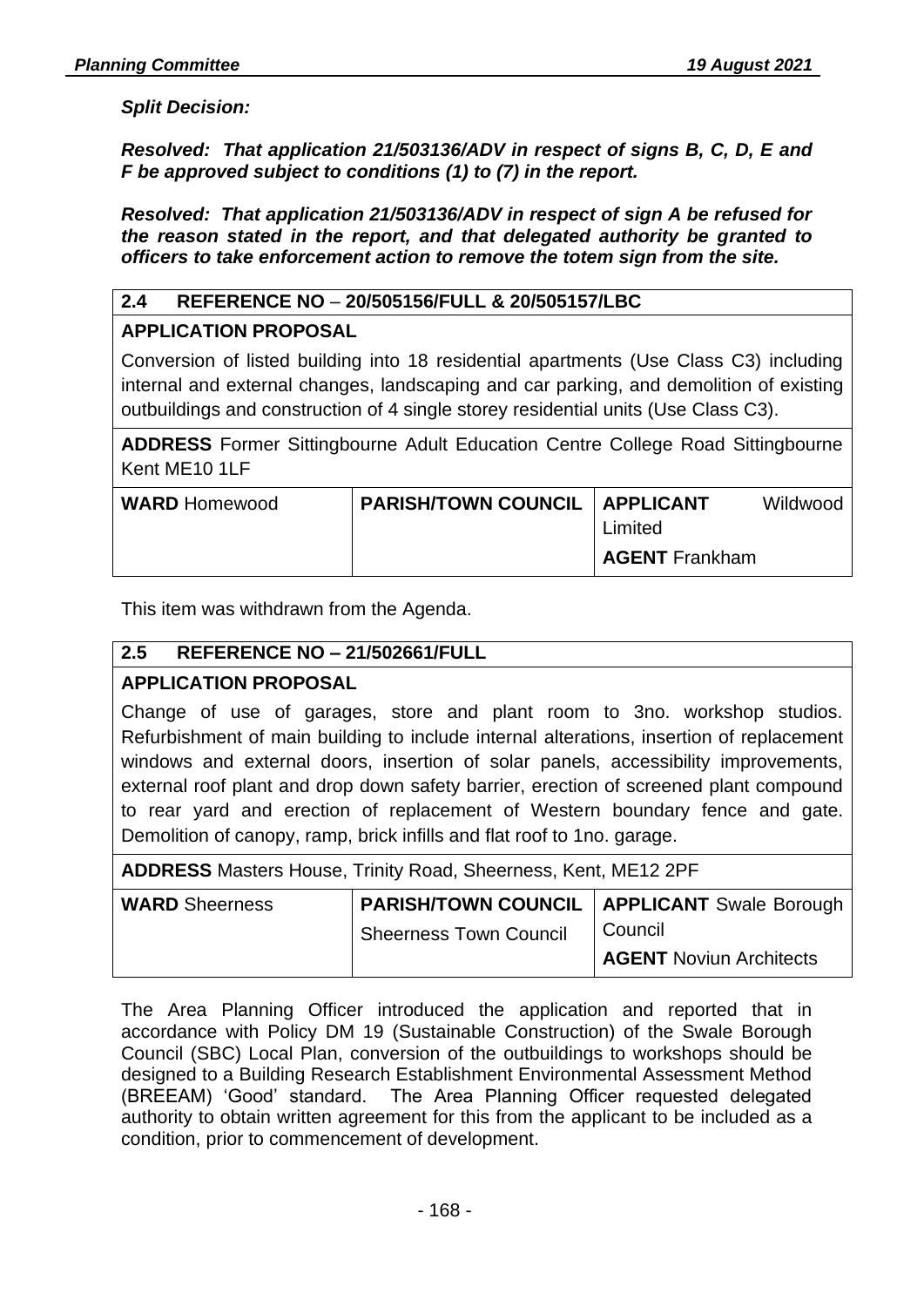The Area Planning Officer stated that it was an attractive building located within the Sheerness Mile Town Conservation Area and was considered a 'non-designated local heritage asset'. He explained that the windows in the original building would be replaced with timber ones, and the windows in the later flat roof extension would be replaced with aluminium ones and also have solar panels added which would not be visible from the road. The Council's Design and Conservation Officer raised no objection subject to conditions.

The Chairman moved the officer recommendation to approve the application and this was seconded by Councillor Lee McCall.

Members were invited to debate the application and raised the following points:

- Supported the officer recommendation;
- would prefer the whole site to have wooden replacement windows to give a uniform look;
- concerned about parking at the site;
- there is no mention of our parking standards within the report; and
- a swept path analysis should be carried out in respect of collection of bins etc.

The Area Planning Officer explained that officers considered the application could be supported without any on-site parking given its sustainable town centre location. He stated that it was not unusual for commercial developments in town centres to be approved without parking. The Area Planning Officer showed Members the proposed site plan and explained that there was no space inside the rear of the site for vehicles to turn but there was sufficient space in the surrounding public car park and access area for any manoeuvring by vehicles away from the public highway ensuring no harm to highway safety.

*Resolved: That application 21/502661/FULL be delegated to officers to approve subject to conditions (1) to (9) in the report and written confirmation from the applicant to an additional condition in respect of BREEAM 'good' standards.*

### **PART 3**

Applications for which **REFUSAL** is recommended

### **3.1 REFERENCE NO** – **21/500413/OUT**

### **APPLICATION PROPOSAL**

Outline Application with all matters reserved for erection of 3 no. one bedroom dwellinghouses with the dormers to the front elevation, with all living accommodation to first floors and above.

| ADDRESS Land at 32 Linden Drive and 67 Queens Way, Sheerness, Kent, ME12 1LG |  |
|------------------------------------------------------------------------------|--|
|------------------------------------------------------------------------------|--|

| <b>WARD</b> Sheerness | <b>PARISH/TOWN COUNCIL   APPLICANT Mr M Barber</b> |                           |  |
|-----------------------|----------------------------------------------------|---------------------------|--|
|                       | <b>Sheerness Town Council</b>                      | <b>AGENT</b> Mrs J Keeley |  |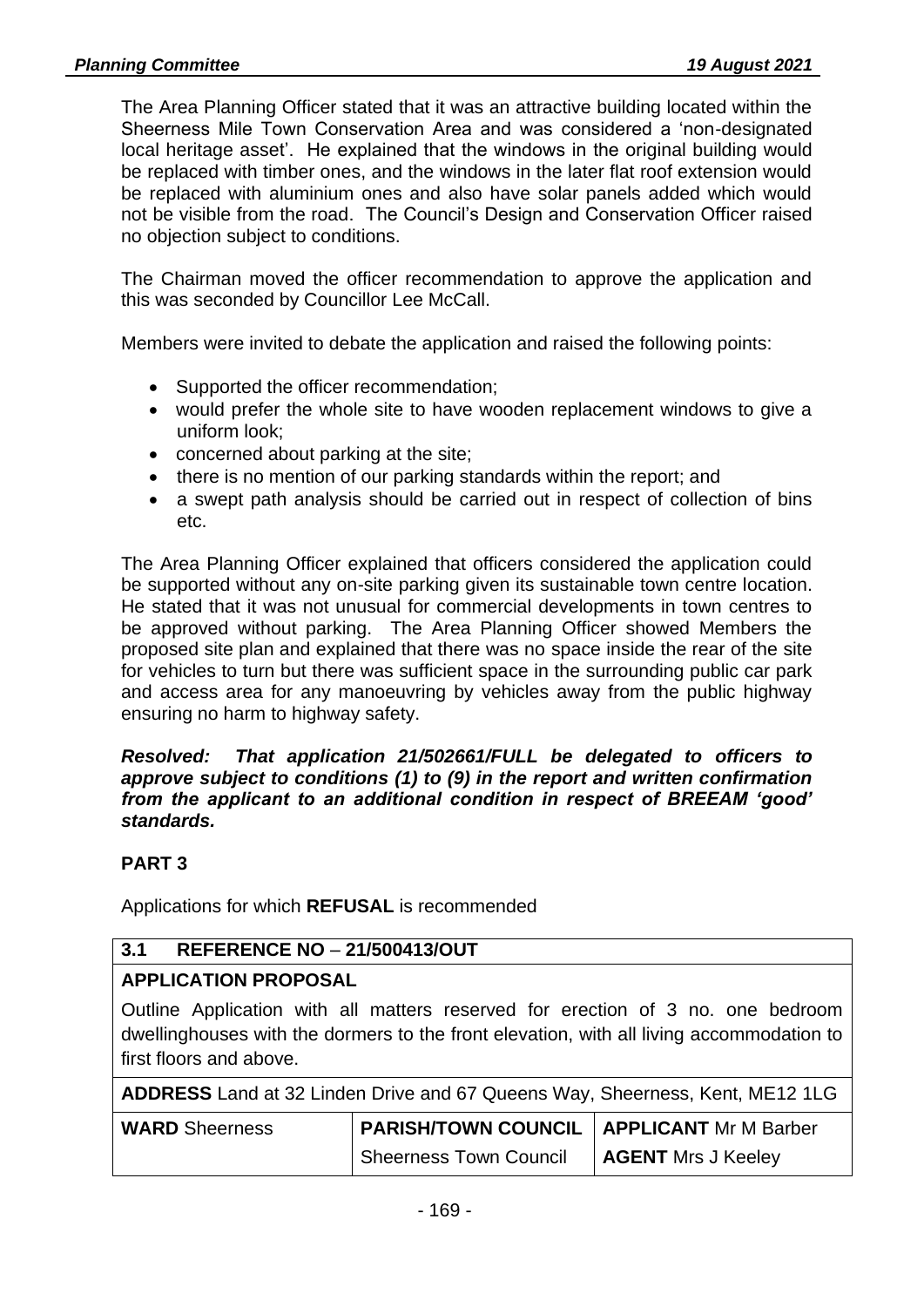The Area Planning Officer drew attention to the tabled update which advised that the applicant had appealed against non-determination of the application. This meant that the Council could no longer make a formal decision, but that Members should still consider whether they would have refused the application, and this would form the Council's case in the appeal. He introduced the application and stated that the main issues were the scale and extent of built form on a small site, the Environment Agency objection due to flood risk concerns, and that no Strategic Access Management and Monitoring Strategy (SAMMS) contribution had been paid.

Mr John Keeley, the agent, spoke in support of the application.

The Chairman moved the officer recommendation that the application would have been refused and this was seconded by Councillor Lee McCall.

A Ward Member who was a member of the Planning Committee spoke against the application. He raised concern about flooding and considered it would be an overdevelopment of the site.

Members were invited to debate the application and raised points which included:

- Supported the officer recommendation to refuse given the flooding issues at the site;
- officers had been diligent and provided a sound reason to refuse the application;
- strange to refuse on ground of non-payment of SAMMS when the applicant was prepared to pay it; and
- assumed that Sheerness Town Council's reasons for supporting the application were not based on material planning consideration given that they had not registered to speak at the meeting. Their comments in paragraph 5.0 on page 105 of the report were "incoherent" and "pointless".

The Lawyer (Planning) explained that within the appeal system it was possible for the applicant to make or commit to the SAMMS payment via a Section 106 Unilateral Undertaking from the applicant as an additional appeal document, and the Council would in that instance be likely not to defend non-payment as a reason for refusal.

#### *Resolved: That had an appeal against non-determination not been made that the Council would have refused application 21/500413/OUT for the reason set out in the report.*

### **PART 5**

Decisions by the County Council and Secretary of State reported for information.

### • **Item 5.1 – Dawsons Row Water Lane Ospringe**

**PART ALLOWED / PART REFUSED**

**DELEGATED REFUSAL**